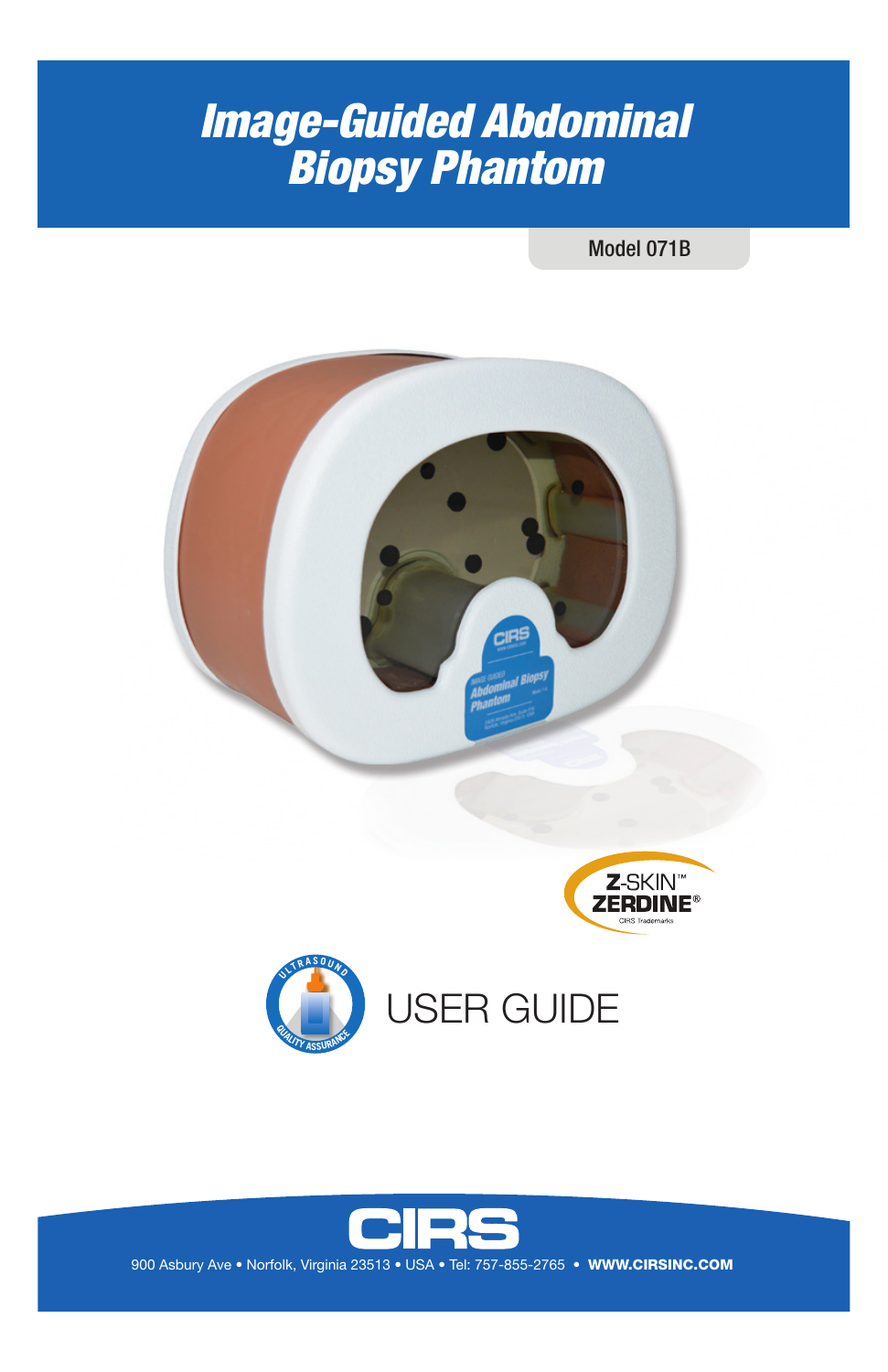### *OVERVIEW*

The Model 071B Image-Guided Abdominal Biopsy Phantom is based on the need for simplified abdominal training phantoms. The phantom does not contain organs but the randomly positioned lesions are visible under ultrasound and CT, with key features outlined in the table below. The polymer gel will not leak when punctured. This phantom is well suited for training and demonstrating image-guided navigation technologies or any other procedure where visually locating the needle is important. The background gel is designed to minimize needle tracks when punctured, allowing many uses over time, is soft enough to allow puncture with 21 gauge needles or larger, yet stiff enough that the lesions remain stable in position. The 071B has re-designed cluster sizes and a new muscle/fat layer combination that allows us to make a softer background gel for reduced needle tracking. For most users, this phantom will still provide an excellent imaging testbed, even after several hundred needle punctures.

### *SPECIFICATIONS*

#### **DIMENSIONS**

28 x 20 x 12.5 cm Weight: 5.5 kg

#### **BACKGROUND**

Material: Optically clear Zerdine®(1) gel Speed of sound: 1540 m/s (nominal)

#### **MASSES**

Material: Zerdine, soft tissue Quantity: 12 Diameter: 5 - 12mm

#### **RIBS & VERTEBRAE**

Material: Radio-opaque epoxy

#### **SCAN SURFACE**

Material: 7-skin™ elastomer

#### **MUSCLE LAYER**

Material: Hyperechoic Zerdine® gel (ensures phantom retains shape over time)

#### **OTHER**

CT visible, MRI-compatible "H" marker to indicate head/ foot orientation (see figure)

### *USE OF THE PHANTOM*

The phantom was designed for demonstration and training of image-guided navigation technologies. However, it is also well suited for training and demonstration of any biopsy procedure.





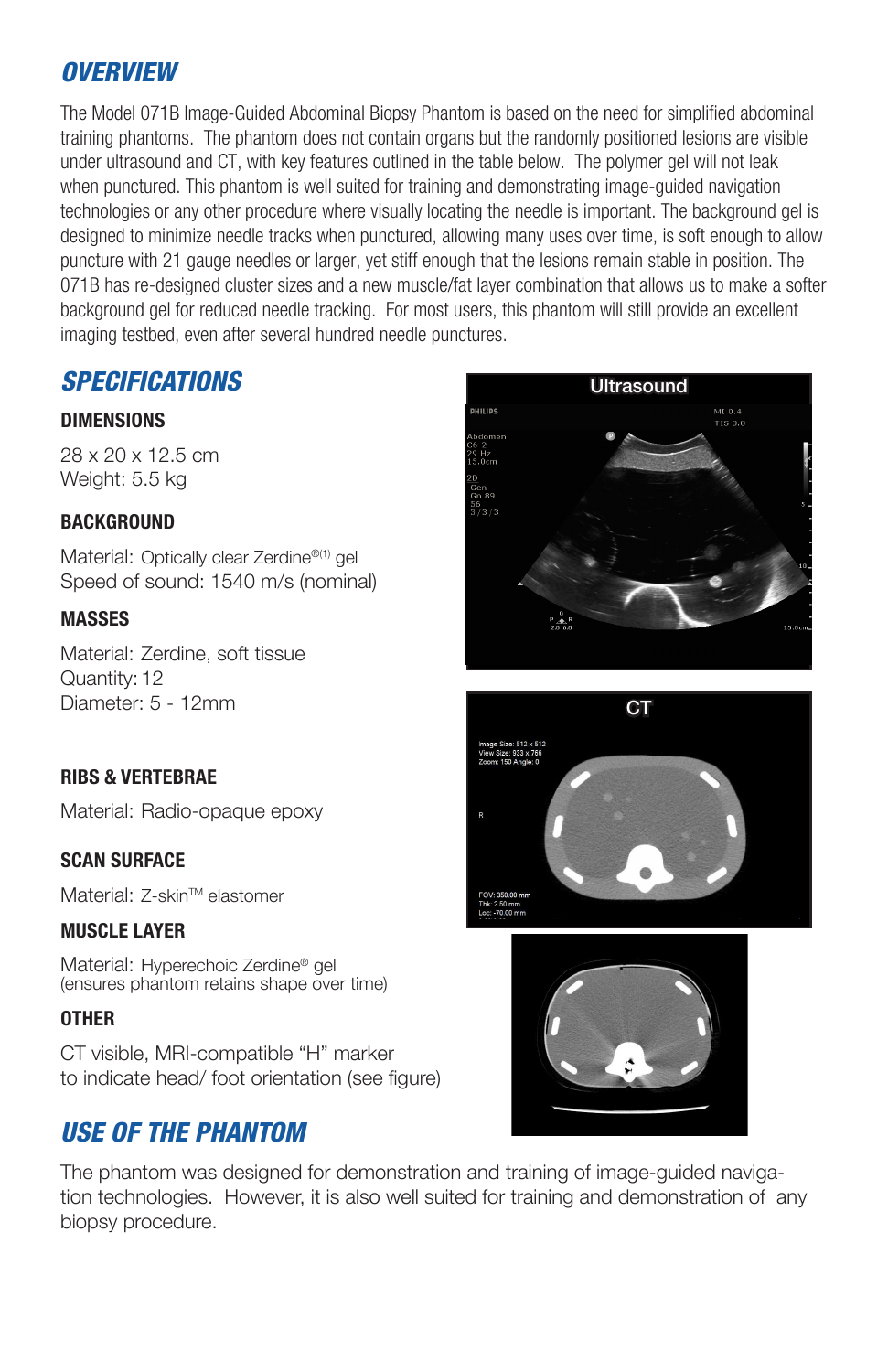## *USE OF THE PHANTOM (CONTINUED)*

- 1. Remove phantom from the case.
- 2. Scan using normal abdominal scan protocol for Ultrasound, MRI, or CT.
- 3. Phantom can be biopsied.
- 4. For best results under ultrasound, scan under a low gain setting. Due to the low attenuation coefficient of the gel, microbubbles may be present in the background, especially around the lesion cluster, that are highly visible under high gain. Our pass/fail criteria allow the presence of these microbubbles so long as they do not interfere with the ability to detect the lesions inside the gel.

### *CARE AND HANDLING*

- Clean phantom with provided wipes. Mild soap and water may also be used, but avoid solvent or abrasive cleaning agents.
- Some permanent tracking may be evident if debris and air bubbles are entrained in the gel during the biopsy procedure, so the use of higher gauge needles that have been wetted and de-aired prior to insertion is recommended to extend the lifetime of the phantom.
- For maximum product lifetime, store the phantom in the provided carry case. Standard room temperature and humidity is acceptable for storage. Sub-freezing temperatures should be avoided during shipping, as the freeze-thaw cycle may damage housing integrity and displace the targets. High temperatures may accelerate desiccation. If signs of weight loss are seen (such as a sunken scanning surface), contact CIRS for assistance.
- Each lesion can be punctured multiple times. To maximize use of the phantom for interventional procedures, it is best not to follow the same needle track repeatedly.
- Technical questions should be referred to CIRS customer service at (800) 617-1177.

Note: Each phantom is individually hand crafted and as such will have minor variations and anomalies. Our QA system has established processes to review these various anomalies to ensure they do not jeopardize the utility of the phantom. Minor surface blemishes will not adversely affect ultrasonic scans.